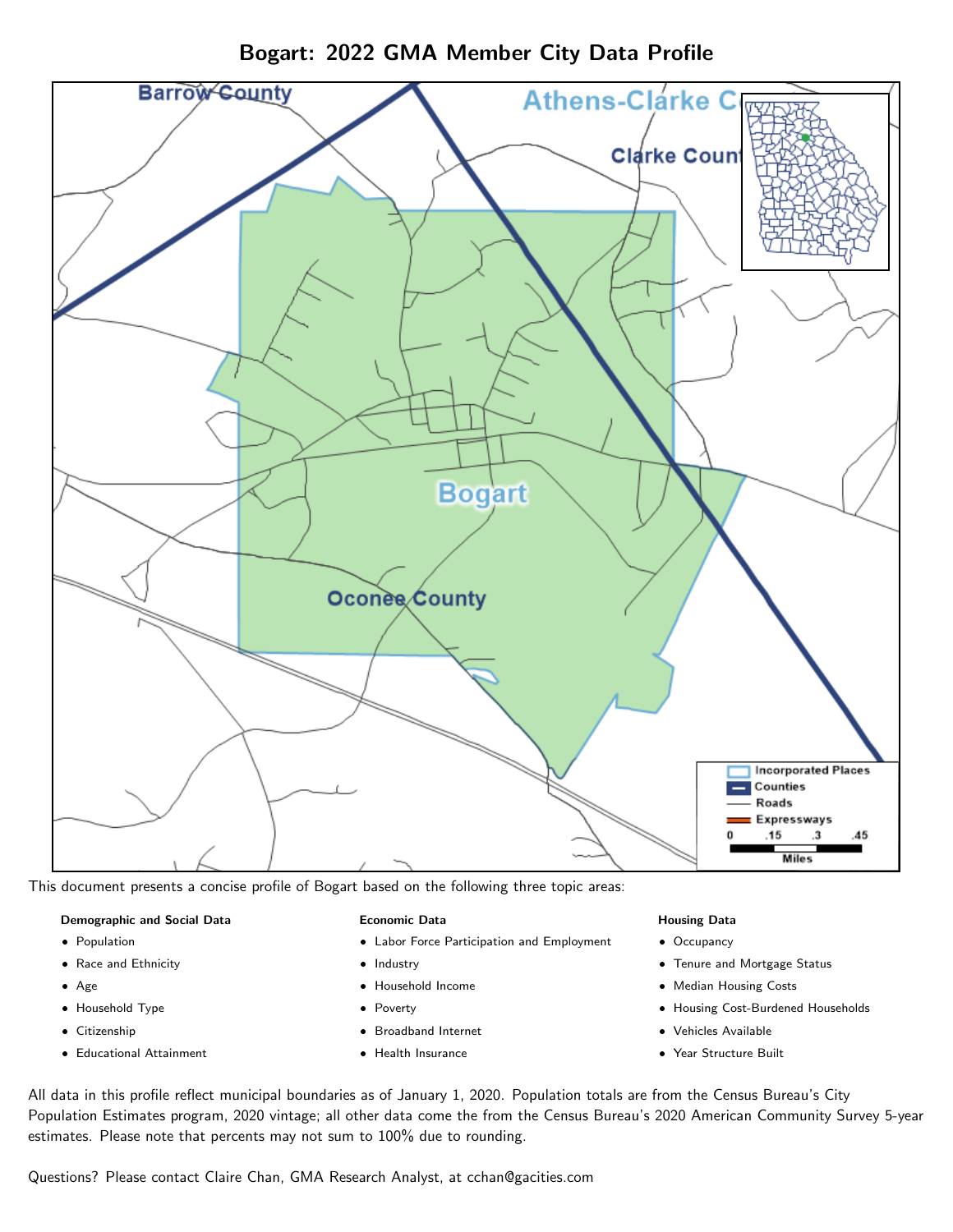# Bogart: Demographic and Social



0% 2% 4% 6% Male **Female** 6% 4% 2% 85 and over 80-84 75-79 70-74 65-69 60-64 55-59 50-54 45-49 40-44 35-39 30-34 25-29 20-24 15-19 10-14 5-9 Under 5

## **Citizenship**

Age



Source: American Community Survey, 2020 5-year estimates, table B05002 Source: American Community Survey, 2020 5-year estimates, table B15002

#### Race and Ethnicity



Source: U.S. Census Bureau, City Population Estimates, 2020 vintage Source: American Community Survey, 2020 5-year estimates, table B03002

# Household Type



Source: American Community Survey, 2020 5-year estimates, table B01001 Source: American Community Survey, 2020 5-year estimates, table B11001

## Educational Attainment



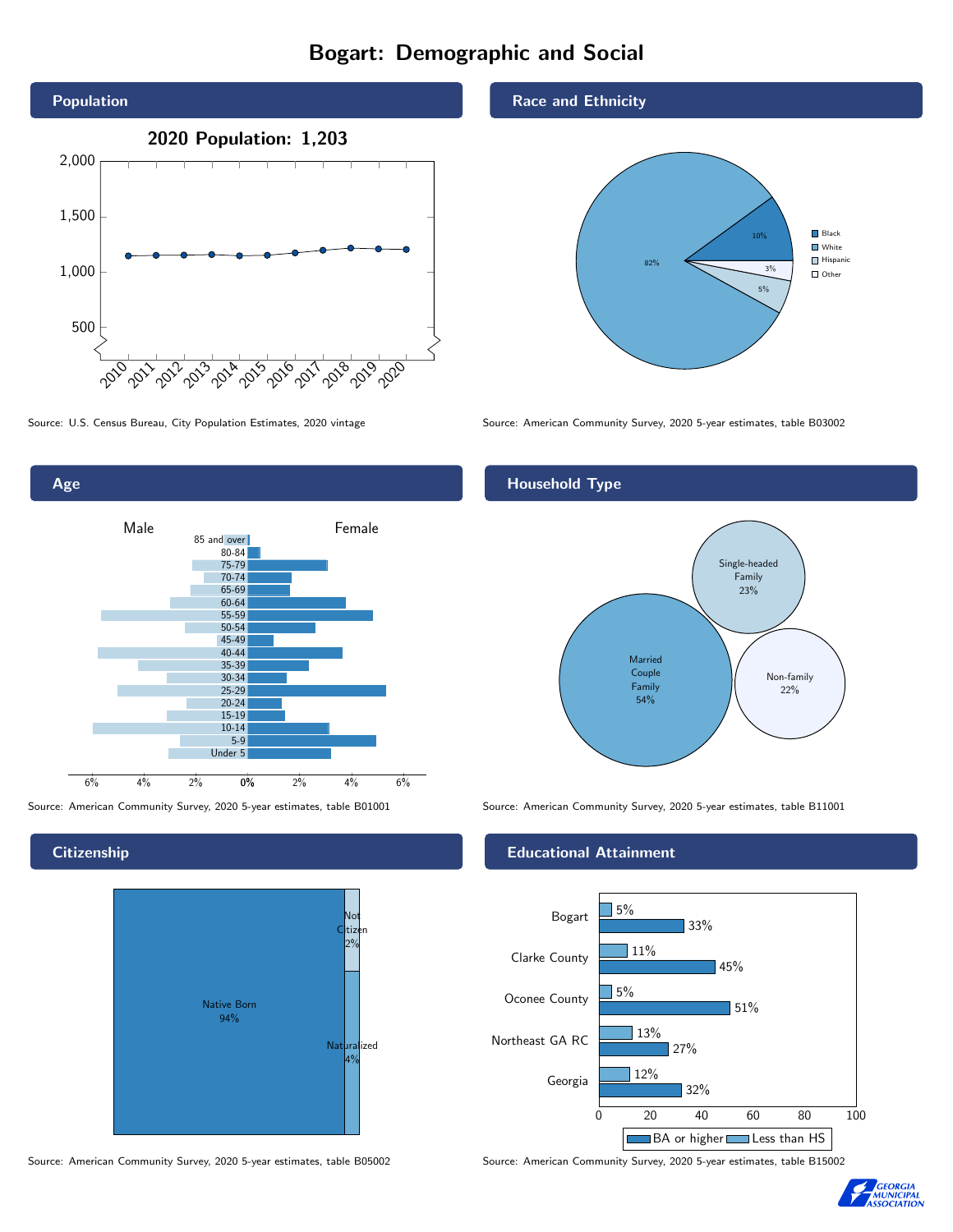# Bogart: Economic



Source: American Community Survey, 2020 5-year estimates, table B23001 Note: Unemployment rate is based upon the civilian labor force.

#### Household Income 0 50,000 100,000 150,000 200,000 250,000 Georgia Northeast GA RC Oconee County Clarke County Bogart \$85,691 \$76,915 \$137,349 \$62,394 \$79,256 \$61,224 \$57,901 \$95,064 \$40,363 \$60,240 Mean Median

Source: American Community Survey, 2020 5-year estimates, tables B19013 and B19025 Source: American Community Survey, 2020 5-year estimates, table B17010



## Industry

| Agriculture, forestry, fishing and hunting, and mining      | $0\%$ |
|-------------------------------------------------------------|-------|
| Construction                                                | 11%   |
| Manufacturing                                               | 17%   |
| <b>Wholesale Trade</b>                                      | 5%    |
| <b>Retail Trade</b>                                         | 10%   |
| Transportation and warehousing, and utilities               | 2%    |
| Information                                                 | $2\%$ |
| Finance and insurance, real estate, rental, leasing         | 5%    |
| Professional, scientific, mgt, administrative, waste mgt    | 10%   |
| Educational services, and health care and social assistance | 23%   |
| Arts, entertainment, recreation, accommodation, food        | 6%    |
| service                                                     |       |
| Other services, except public administration                | $2\%$ |
| Public administration                                       | 7%    |

Source: American Community Survey, 2020 5-year estimates, table C24030

## **Poverty**



#### Health Insurance



Source: American Community Survey, 2020 5-year estimates, table B28002 Source: American Community Survey, 2020 5-year estimates, table B18135